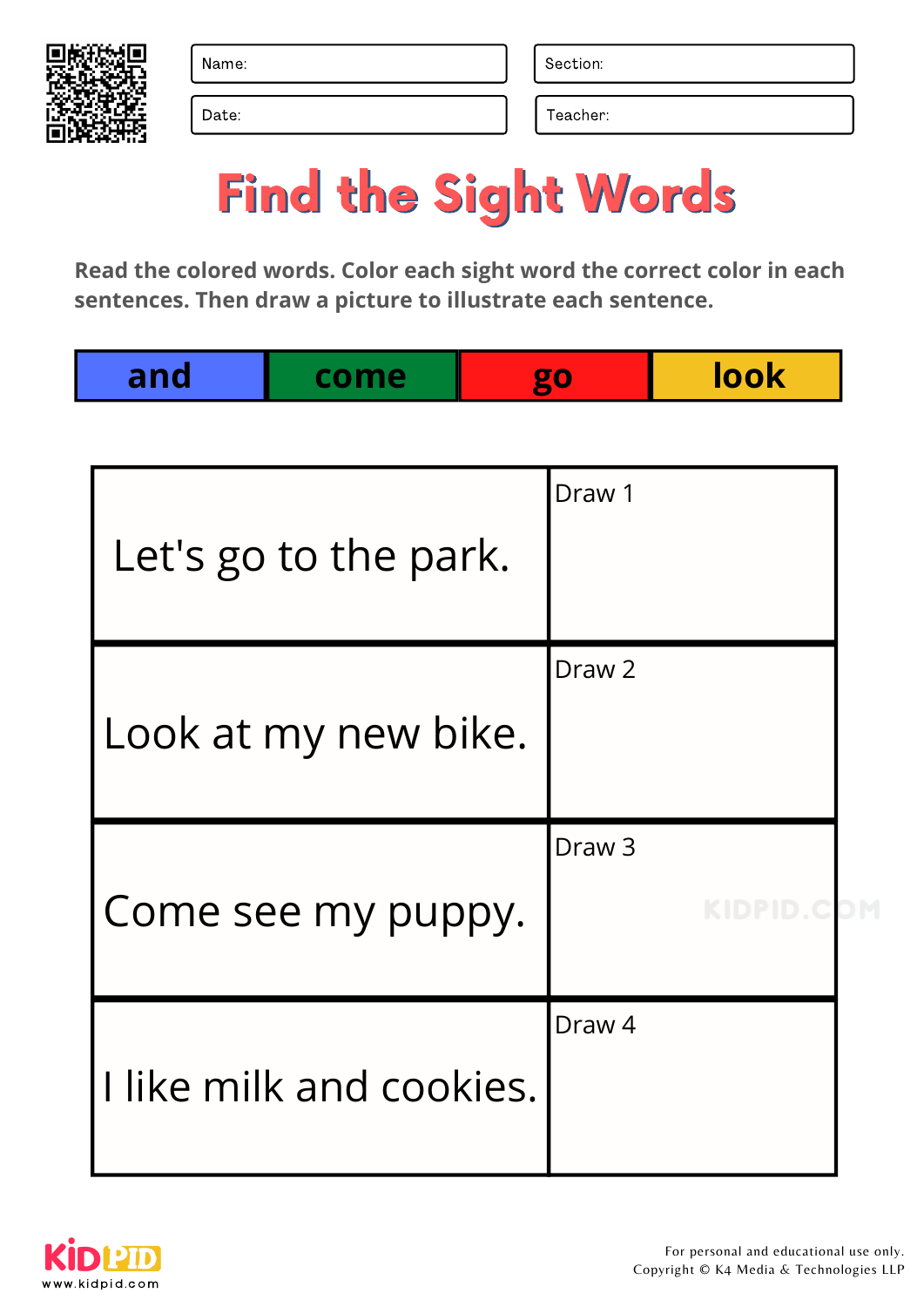

Date: Date: Teacher: Teacher: Teacher: Teacher: Teacher: Teacher: Teacher: Teacher: Teacher: Teacher: Teacher: Teacher: Teacher: Teacher: Teacher: Teacher: Teacher: Teacher: Teacher: Teacher: Teacher: Teacher: Teacher: Tea

# Find the Sight Words

|--|

| Can you find the bag? | Draw 1                          |  |
|-----------------------|---------------------------------|--|
| Help me find my hat.  | Draw <sub>2</sub>               |  |
| I am not tired.       | Draw <sub>3</sub><br>KIDPID.COM |  |
| Do you want to play?  | Draw <sub>4</sub>               |  |

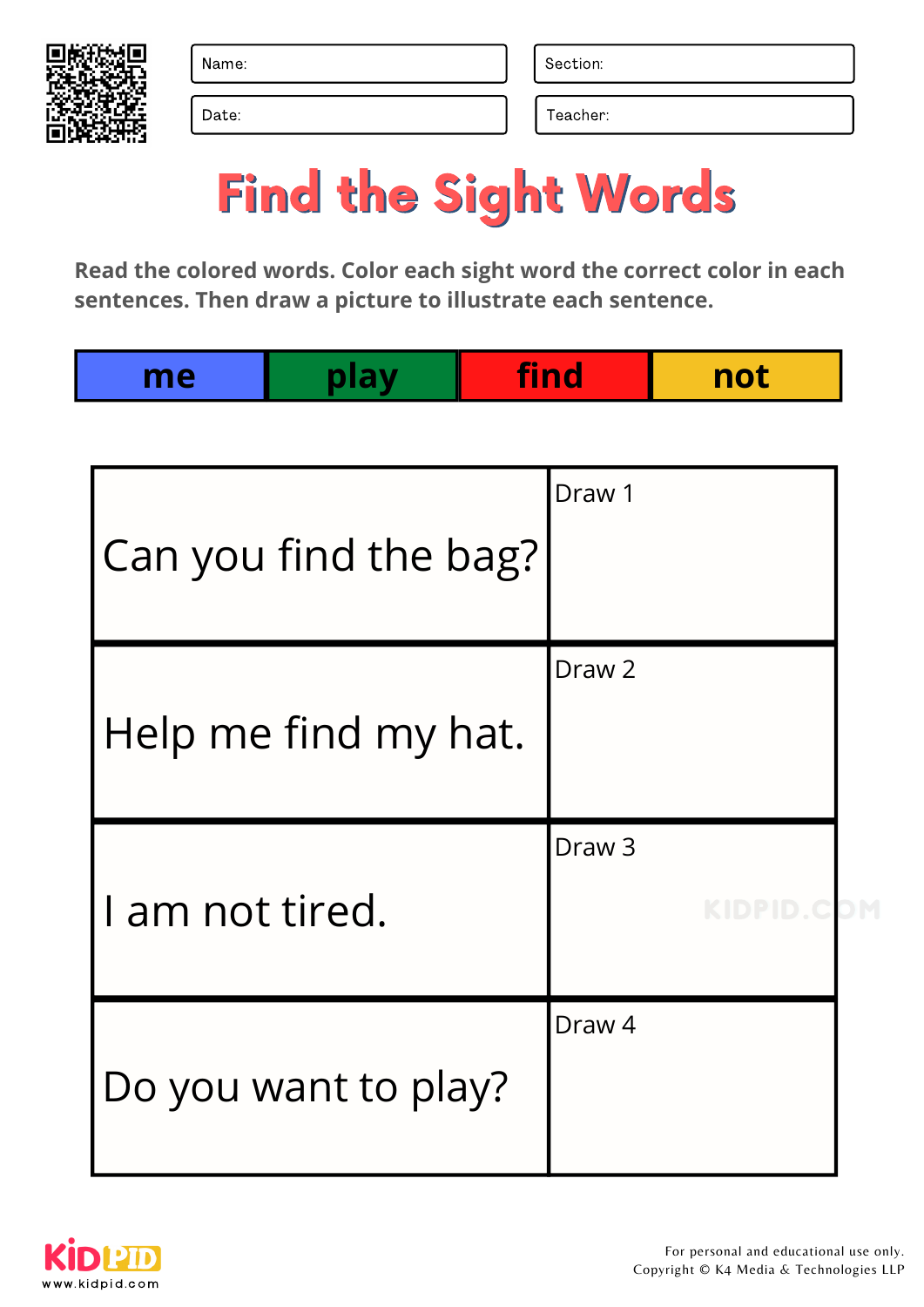

Date: Date: Teacher: Teacher: Teacher: Teacher: Teacher: Teacher: Teacher: Teacher: Teacher: Teacher: Teacher: Teacher: Teacher: Teacher: Teacher: Teacher: Teacher: Teacher: Teacher: Teacher: Teacher: Teacher: Teacher: Tea

# Find the Sight Words

| big         | down                  | the |                   | see        |  |
|-------------|-----------------------|-----|-------------------|------------|--|
|             |                       |     |                   |            |  |
|             | I have a big brother. |     | Draw 1            |            |  |
| hill.       | We rolled down the    |     | Draw <sub>2</sub> |            |  |
| the castle. | The prince lives in   |     | Draw <sub>3</sub> | KIDPID.COM |  |
| sky.        | I see the bird in the |     | Draw <sub>4</sub> |            |  |

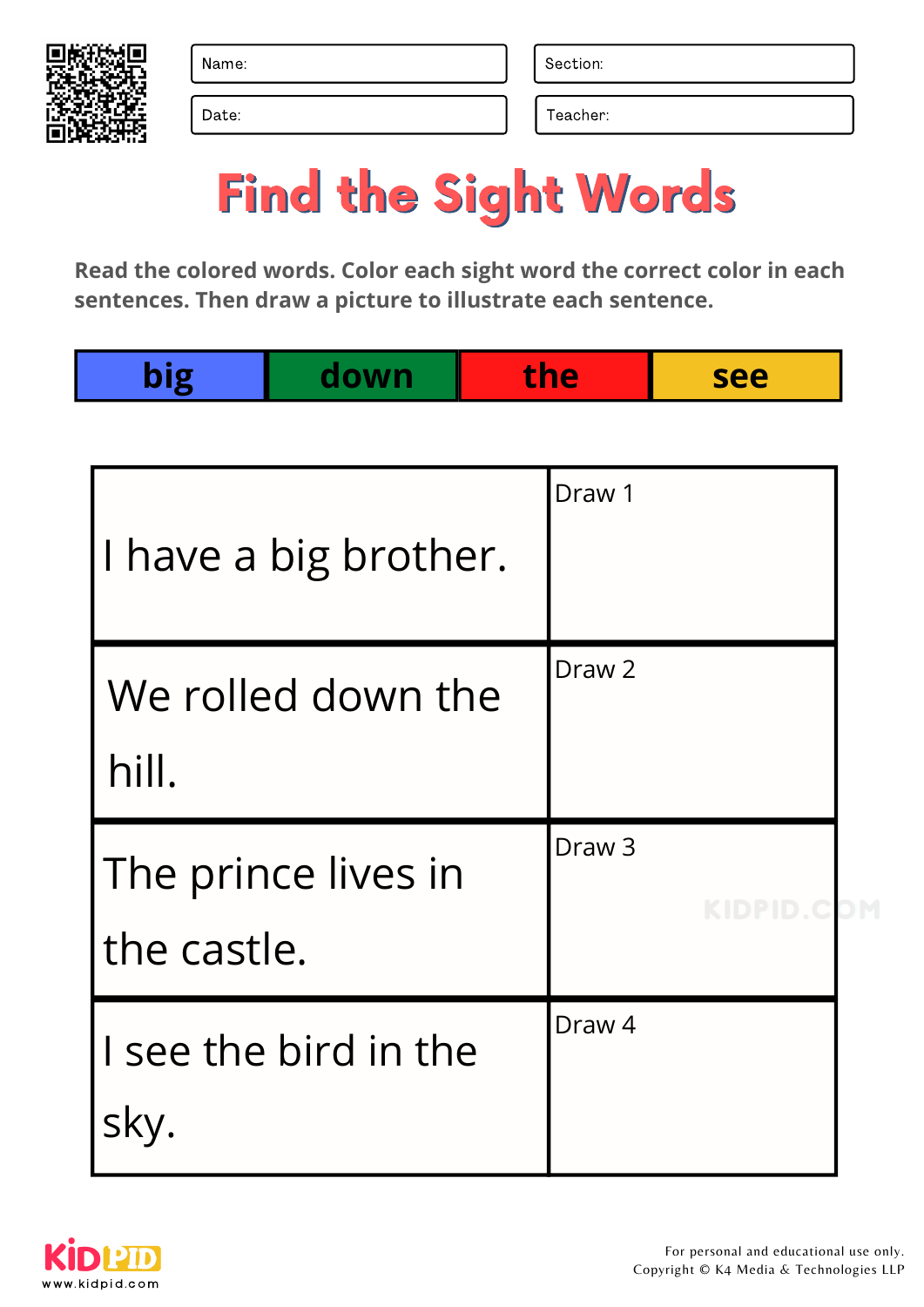

Date: Date: Teacher: Teacher: Teacher: Teacher: Teacher: Teacher: Teacher: Teacher: Teacher: Teacher: Teacher: Teacher: Teacher: Teacher: Teacher: Teacher: Teacher: Teacher: Teacher: Teacher: Teacher: Teacher: Teacher: Tea

# Find the Sight Words

|  | I<br>funny<br>. |
|--|-----------------|
|  |                 |

| I like all my toys.        | Draw 1                          |  |
|----------------------------|---------------------------------|--|
| my big sister is<br>funny. | Draw <sub>2</sub>               |  |
| I like to eat pasta.       | Draw <sub>3</sub><br>KIDPID.COM |  |
| We have two cats.          | Draw 4                          |  |

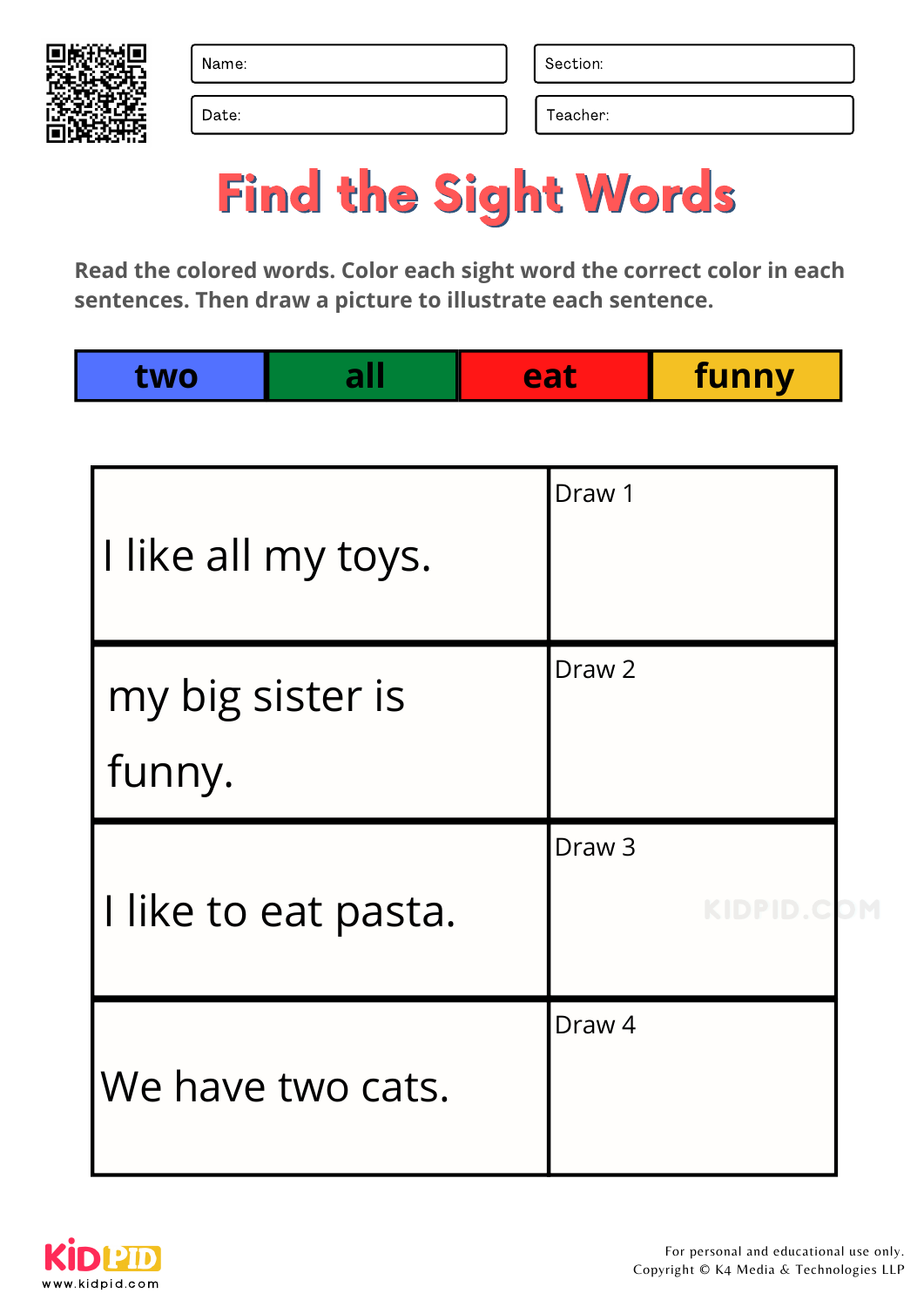

Date: Date: Teacher: Teacher: Teacher: Teacher: Teacher: Teacher: Teacher: Teacher: Teacher: Teacher: Teacher: Teacher: Teacher: Teacher: Teacher: Teacher: Teacher: Teacher: Teacher: Teacher: Teacher: Teacher: Teacher: Tea

### Find the Sight Words

|--|

| I like all my toys.        | Draw 1                          |  |
|----------------------------|---------------------------------|--|
| Look up to see the<br>sun. | Draw <sub>2</sub>               |  |
| It is time for bed.        | Draw <sub>3</sub><br>KIDPID.COM |  |
| Dad drives a blue car.     | Draw <sub>4</sub>               |  |